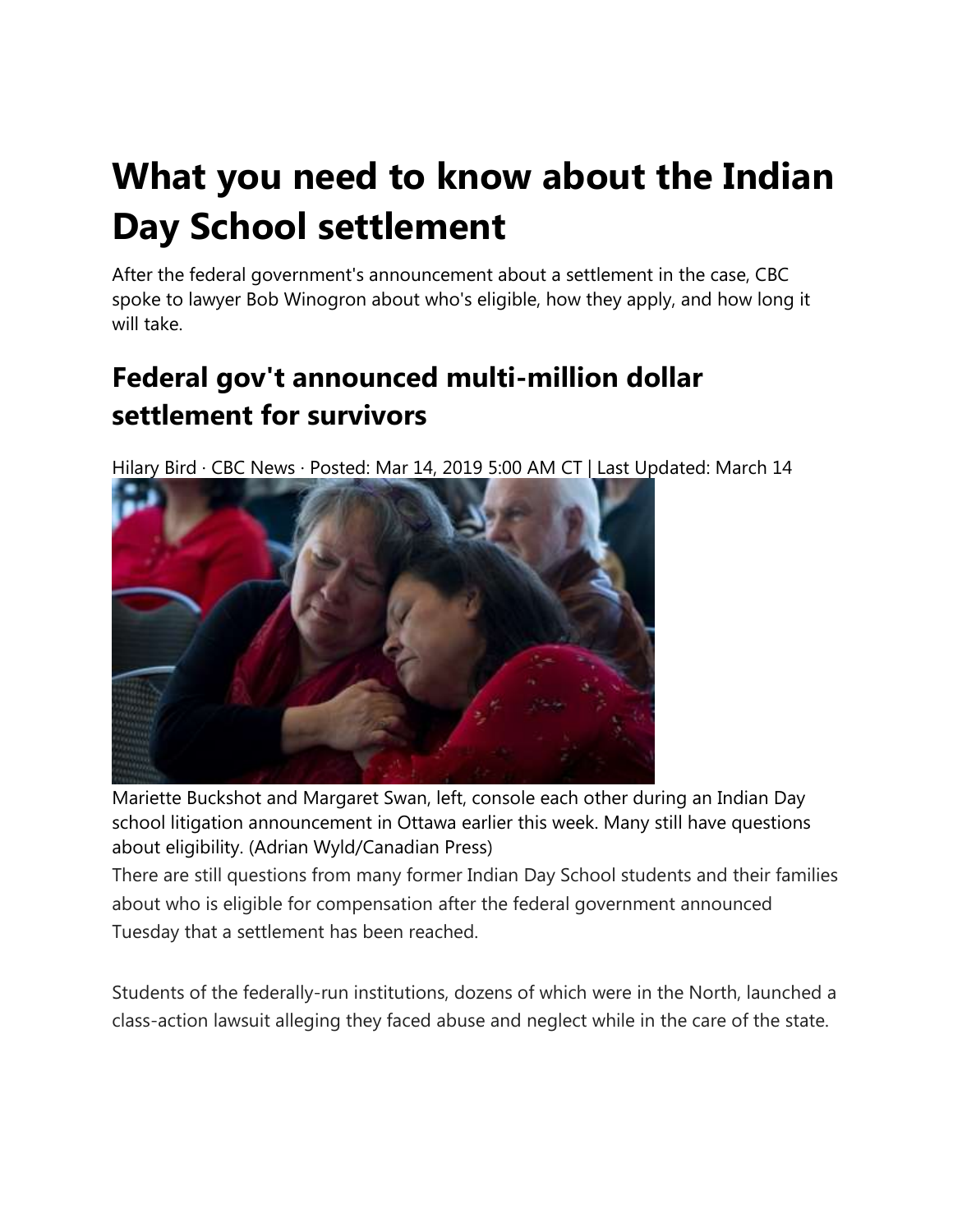#### • **[Ottawa announces compensation of up to \\$200K for students of Indian Day](https://www.cbc.ca/news/politics/indian-day-school-class-action-resolution-1.5052990)  [Schools, \\$200M legacy fund](https://www.cbc.ca/news/politics/indian-day-school-class-action-resolution-1.5052990)**

On Tuesday, Crown-Indigenous Relations Minister Carolyn Bennett announced that, as part of the proposed settlement, students who suffered harm while attending the schools will be eligible for \$10,000 in individual compensation. Those students who experienced physical and sexual abuse, meanwhile, are eligible for additional compensation, with amounts ranging from \$50,000 to \$200,000.

CBC reporter Hilary Bird spoke with lawyer Bob Winogron of Gowling WLG law firm in Ottawa to answer some questions. Winogron's firm represented Indian Day School survivors in the recent class-action suit that resulted in this settlement.

#### *The interview has been edited and condensed for clarity and length.*

#### **Q: People are eligible for a settlement of up to \$200,000 if they suffered abuse. Will they need to prove that abuse took place? How will that happen?**

Well this is one lesson we learned from [the [Residential School Settlement process\]](https://www.cbc.ca/news/canada/thunder-bay/residential-school-agreement-review-1.4920088). There was a lot of re-traumatization. People were grilled on their stories and many were re-traumatized having to live through it again and be challenged on it. So our process is designed to avoid that.

They will not be grilled or asked any questions by lawyers or anyone else. They will be presumed to be truthful.

Claimants will fill out paper forms and submit those forms to the administrator. There's not going to be any cross examination. They will not be grilled or asked any questions by lawyers or anyone else. They will be presumed to be truthful.

**Q: Can someone apply for a settlement if they already received payment for time they spent in residential school, if they also spent years at a federally-run day school?**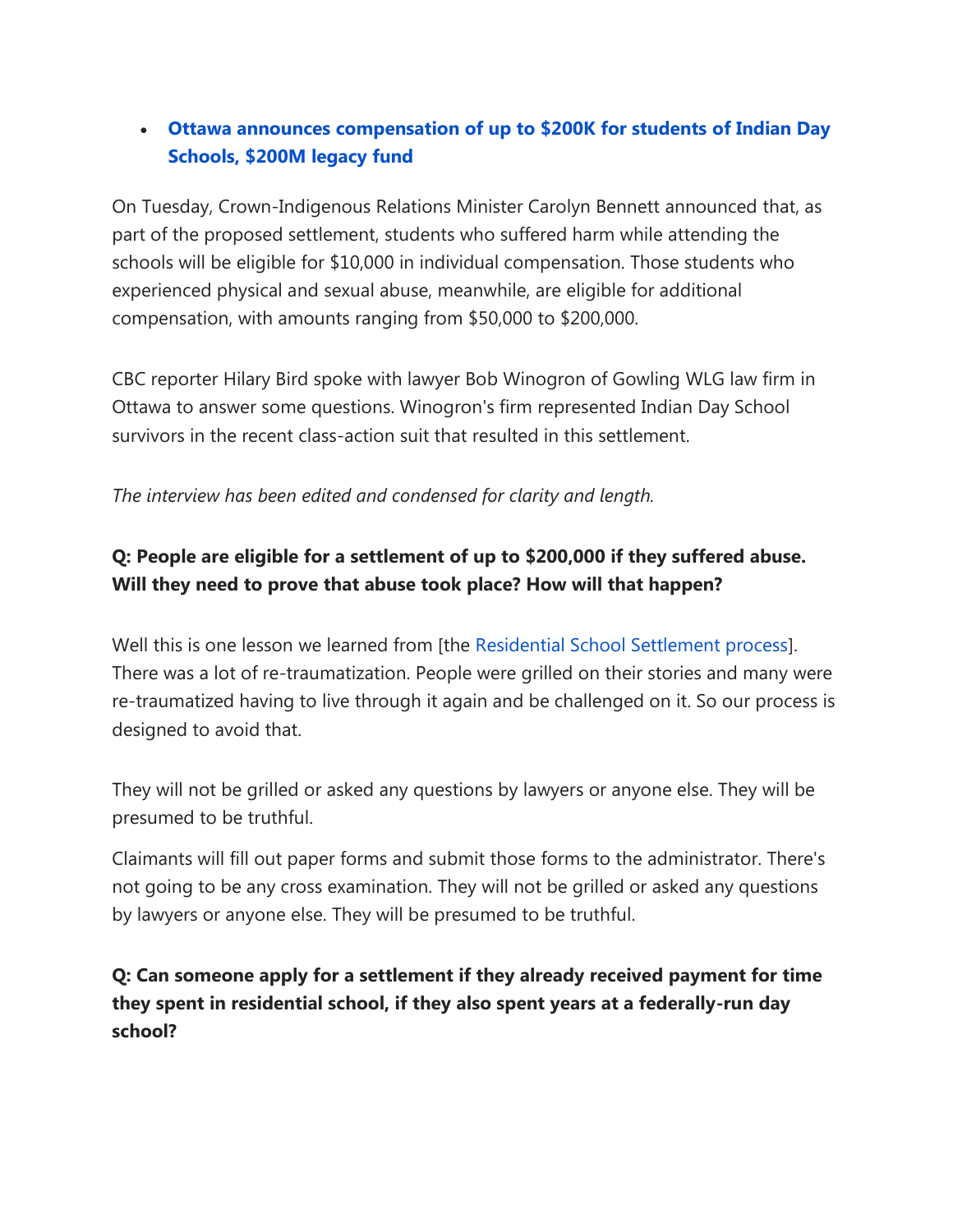Yes, that's the short answer. It doesn't matter where someone lived or where else they went to school. If they attended a day school they will be eligible to apply for compensation.



Bob Winogron represented Indian Day School survivors in the recent class-action lawsuit. (submitted by Bob Winogron)

#### **Q: Who can apply for the Legacy Fund?**

The legacy fund is a pool of \$200 million. Communities can apply for funding for wellness and healing initiatives. Communities can also apply for language, cultural initiatives. They can also apply for commemoration funding. So, every First Nation in Canada can apply for funding to hold some sort of event, the design of which they will come up with themselves to commemorate the day school experience

#### **Q: Can the relatives of a day school survivor who has died apply for the settlement?**

Estates can make claims. This will go back as far as November 2007. If a person has passed away between November of 2007 and today, the estate of that person can still make a claim on that person's behalf. So conceivably family members would share in the proceeds of those compensation on behalf of the estate.

#### **Q: What is going to happen next?**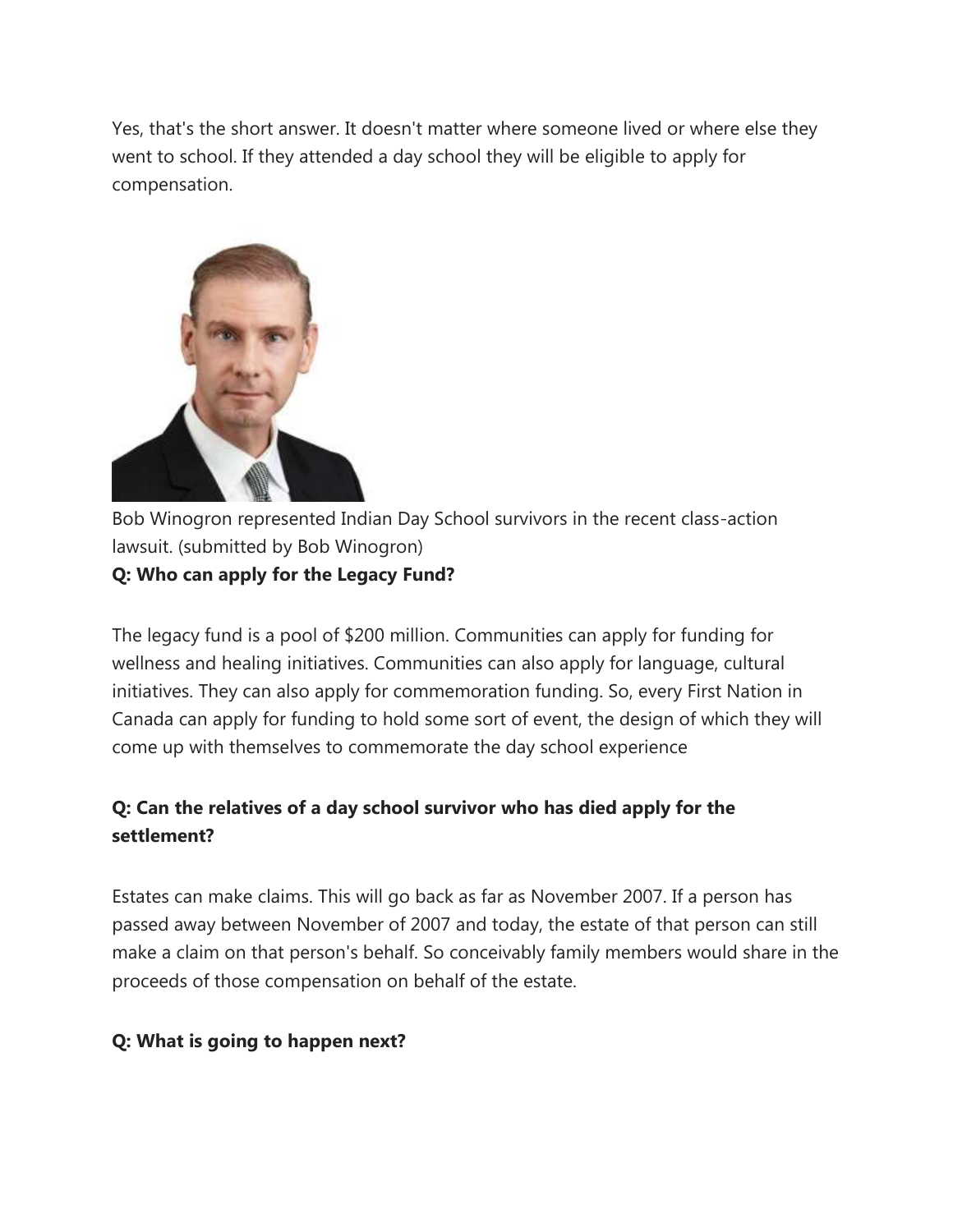We have signed a settlement agreement with the government of Canada, but that doesn't mean that it's a done deal, of course. The federal court still has to approve it and we're expecting that to take place probably in May, although that's not confirmed yet.

#### • **[Trudeau apologizes for 'colonial,' 'purposeful' mistreatment of Inuit with](https://www.cbc.ca/news/canada/north/trudeau-apology-tuberculosis-iqaluit-1.5047805)  [tuberculosis](https://www.cbc.ca/news/canada/north/trudeau-apology-tuberculosis-iqaluit-1.5047805)**

Once the federal court approves the settlement it will, at the same time, appoint an administrator. That administrator won't be us. Another company will administer the entire settlement. They will have forms and claimants will fill out claim forms and submit them to the administrator. The administrator will review it and then send out a cheque.

#### *Here's a list of federal day schools included in the settlement:*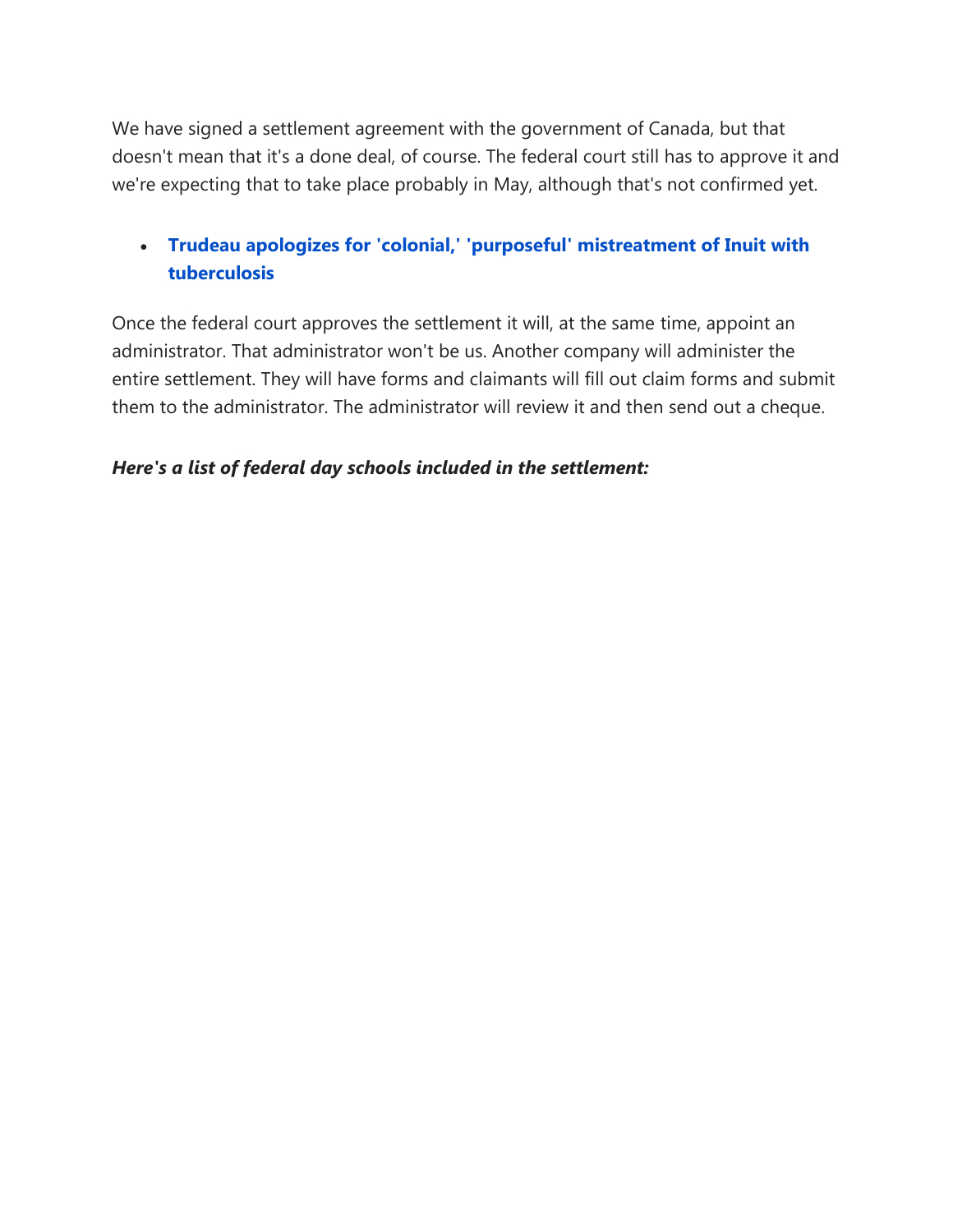|               |                               |                                              |                    |                   | In Brocket on the Peigan   |                      |
|---------------|-------------------------------|----------------------------------------------|--------------------|-------------------|----------------------------|----------------------|
| Alberta       | Peigan (RC)                   | Peigan #2                                    | 1950*              | September 1, 1986 | Reserve                    | Roman Catholic       |
|               |                               | Steinhauer, R.B.<br>Steinhauer School,       |                    |                   |                            |                      |
|               |                               | R.B Stein Mission                            |                    |                   | On the Saddle Lake         |                      |
| Alberta       | <b>R.B.</b> Steinhauer School | Protestant Day School                        | 1952*              | March 1960*       | Reserve                    | <b>United Church</b> |
|               |                               |                                              |                    |                   |                            |                      |
|               |                               | Saddle Lake (#1)                             | 1881               | April 30, 1924    | Located on the Saddle      | Methodist            |
| Alberta       | Saddle Lake (RC)              | Onchaminahos                                 | September 1949     | 1980*             | Lake reserve               | Roman Catholic       |
|               |                               |                                              |                    |                   | Located on the Saddle      |                      |
| Alberta       | Saddle Lake (UC)              | Saddle Lake (#2)                             | January 1888       | June 30, 1924     | Lake reserve               | <b>United Church</b> |
|               |                               |                                              |                    |                   |                            |                      |
|               |                               | <b>Battle River</b>                          | 1899               | June 29, 1926     |                            |                      |
| Alberta       | Samson                        | Hobbema $#2$                                 | September 1960     | June 7, 1973*     | Samson Reserve             | <b>United Church</b> |
|               |                               |                                              |                    |                   |                            | Anglican             |
|               |                               |                                              |                    |                   |                            | Methodist            |
|               |                               |                                              |                    |                   |                            | <b>United Church</b> |
|               |                               |                                              |                    | September 1,      |                            | Mennonite            |
| Alberta       | Sarcee                        |                                              | January 25, 1922   | 1961*             | On the Sarcee              | Roman Catholic       |
| Alberta       | St. Mary's                    | Blood                                        | April 1969         |                   | On the Blood Reserve       | Roman Catholic       |
|               |                               |                                              |                    |                   | At Standoff, on the Blood  |                      |
| Alberta       | <b>Standoff</b>               |                                              | September 14, 1953 | September 1, 1988 | Reserve                    | Roman Catholic       |
|               |                               | <b>Stony Plains</b>                          |                    |                   |                            |                      |
|               |                               | <b>Stony Plain</b>                           |                    |                   |                            |                      |
| Alberta       | <b>Stoney Plain</b>           | Winterburn                                   | 1949*              | $1977*$           | <b>Stony Plain Reserve</b> | Roman Catholic       |
|               |                               | Sunchildcree                                 |                    |                   |                            |                      |
|               |                               | <b>Sunchild Mission</b><br>Sunchild O'Chiese |                    |                   |                            |                      |
|               |                               | Stelfox                                      |                    |                   |                            |                      |
|               |                               | Henry Stelfox                                |                    |                   | In Rocky Mountain House    |                      |
|               |                               | Rocky Mountain                               |                    | Between 1994 and  | on the Sunchild Cree       | <b>United Church</b> |
| Alberta       | <b>Sunchild Cree</b>          | House                                        | January 1950       | 1998              | Indian Reserve             | Mennonite            |
| Alberta       | <b>Upper Hay River</b>        | Meander River                                | 1950-1951          | September 1, 1971 | Meander River, AB          | Roman Catholic       |
|               |                               | Fort Chimo Anglican                          | October/November   |                   |                            |                      |
| Arctic Quebec | <b>Fort Chimo</b>             | <b>Mission School</b>                        | 1949               | 1979/80*          | Fort Chimo, QC             | Anglican Church      |

### p. 2 Loading Loading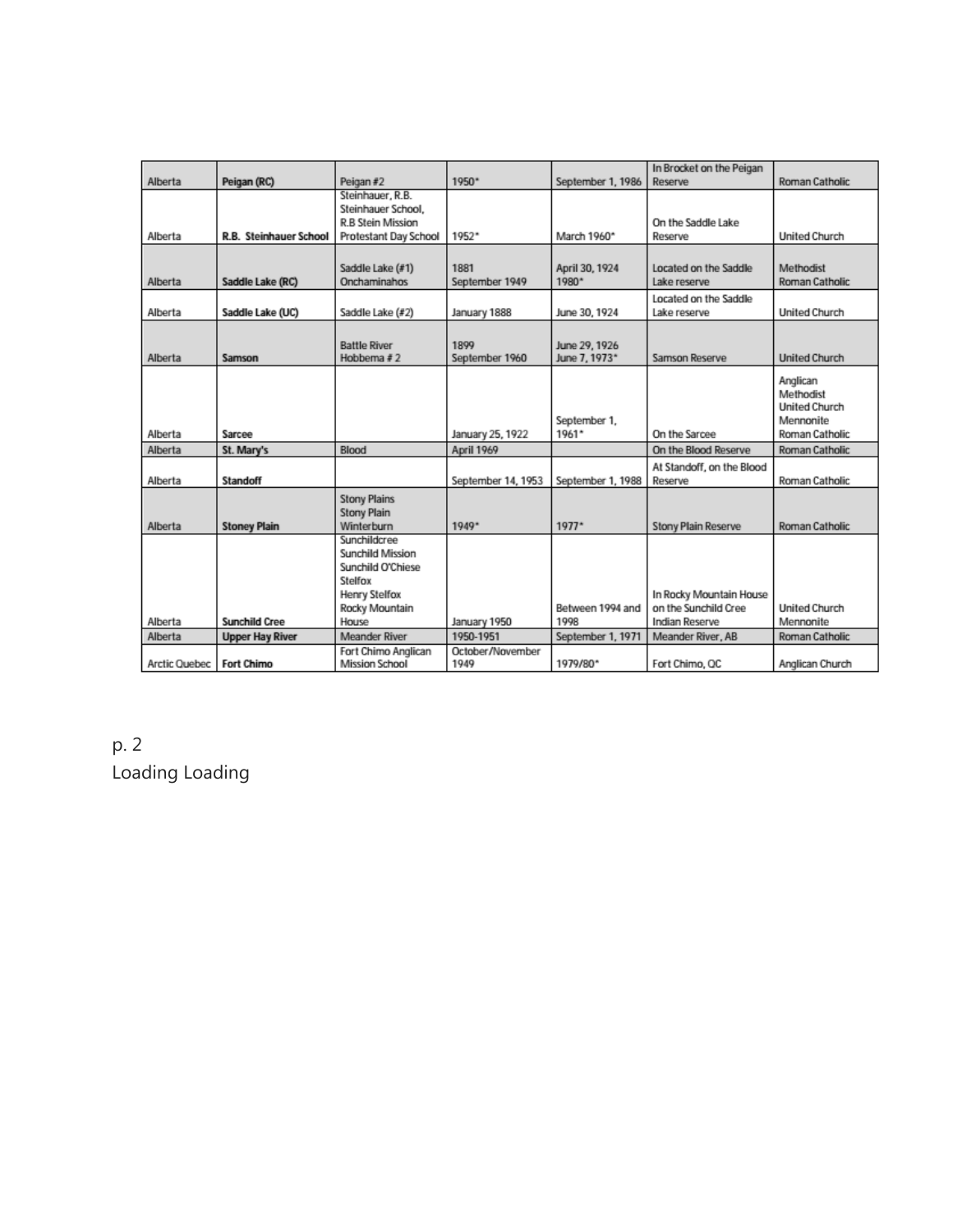| Alberta | <b>Frmineskin</b><br>Kindergarten |                                                            | $1071*$                          | September 1991                      | Ermineskin Reserve                                                  | Roman Catholic                    |
|---------|-----------------------------------|------------------------------------------------------------|----------------------------------|-------------------------------------|---------------------------------------------------------------------|-----------------------------------|
| Alberta | <b>Ermineskin Primary</b>         |                                                            | September 1969*                  | September 1991                      | Ermineskin Reserve                                                  | Roman Catholic                    |
| Alberta | Fort McKay                        | McKay<br>Fort Mackay                                       | August 1949*                     | June 30, 1963                       | Was near Fort<br>McMurray, not on the<br>reserve                    | Roman Catholic                    |
| Alberta | <b>Fox Lake</b>                   |                                                            | 1957/1958*                       | September 1, 1964                   | On the Fox Lake Reserve.<br>Vermilion Agency                        | Roman Catholic                    |
| Alberta | <b>Frog Lake</b>                  | Napayo<br>Napaya<br>Napewow<br>Napeweaw                    | September 1975                   | 1985-1986*                          | Frog Lake, Alberta                                                  |                                   |
| Alberta | Frog Lake (AC)                    |                                                            | September 1914                   | September 1975                      | Frog Lake, Alberta                                                  | Anglican Church                   |
| Alberta | Frog Lake (RC)                    |                                                            | September or<br>October 1956     | September 1975                      | Frog Lake, Alberta                                                  | Roman Catholic                    |
| Alberta | Gooderham                         | Wabamum/Wabamun<br>Duffield<br>Paul's<br>Paul's Elementary | 1950*                            | Between 1975 and<br>1976*           | Located on the<br>Wabamun Reserve                                   | <b>United Church</b>              |
| Alberta | Goodfish Lake (RC)                | Pakan                                                      | September 1953                   | Between 1994 and<br>1998*           | Located in Saddle Lake.<br>Alberta, on the Goodfish<br>Lake Reserve | Methodist<br>Roman Catholic       |
| Alberta | Habay                             |                                                            | August 1962*                     | September 1965                      | Located in the village of<br>Habay at the Hay Lake<br>Reserve       | Roman Catholic                    |
| Alberta | <b>Heart Lake School</b>          |                                                            | January 1973*<br>September 1981* | October 26, 1978<br>September 1986* | Lac La Biche, AB                                                    |                                   |
| Alberta | Hobbema No. 1                     |                                                            | September 1949                   | 1964/1965*                          | In the community of<br>Hobbema                                      | Methodist<br><b>United Church</b> |
| Alberta | Hobbema No. 2                     |                                                            | September 1950                   | April 1957                          | On the Samson Reserve                                               | Roman Catholic                    |
| Alberta | Hobbema No. 3                     | Montana                                                    | 1950*                            | June 1973                           | Located on Montana<br>Reserve                                       | Baptist                           |
| Alberta | <b>Horse Lake</b>                 |                                                            | September 1952*                  | September 1959                      | Fort St. John Agency, AB                                            | Roman Catholic                    |
| Alberta | Janvier                           |                                                            | December 1950*                   | July 1, 1963                        | Janvier Indian Reserve<br>near Chard, AB                            | Roman Catholic                    |